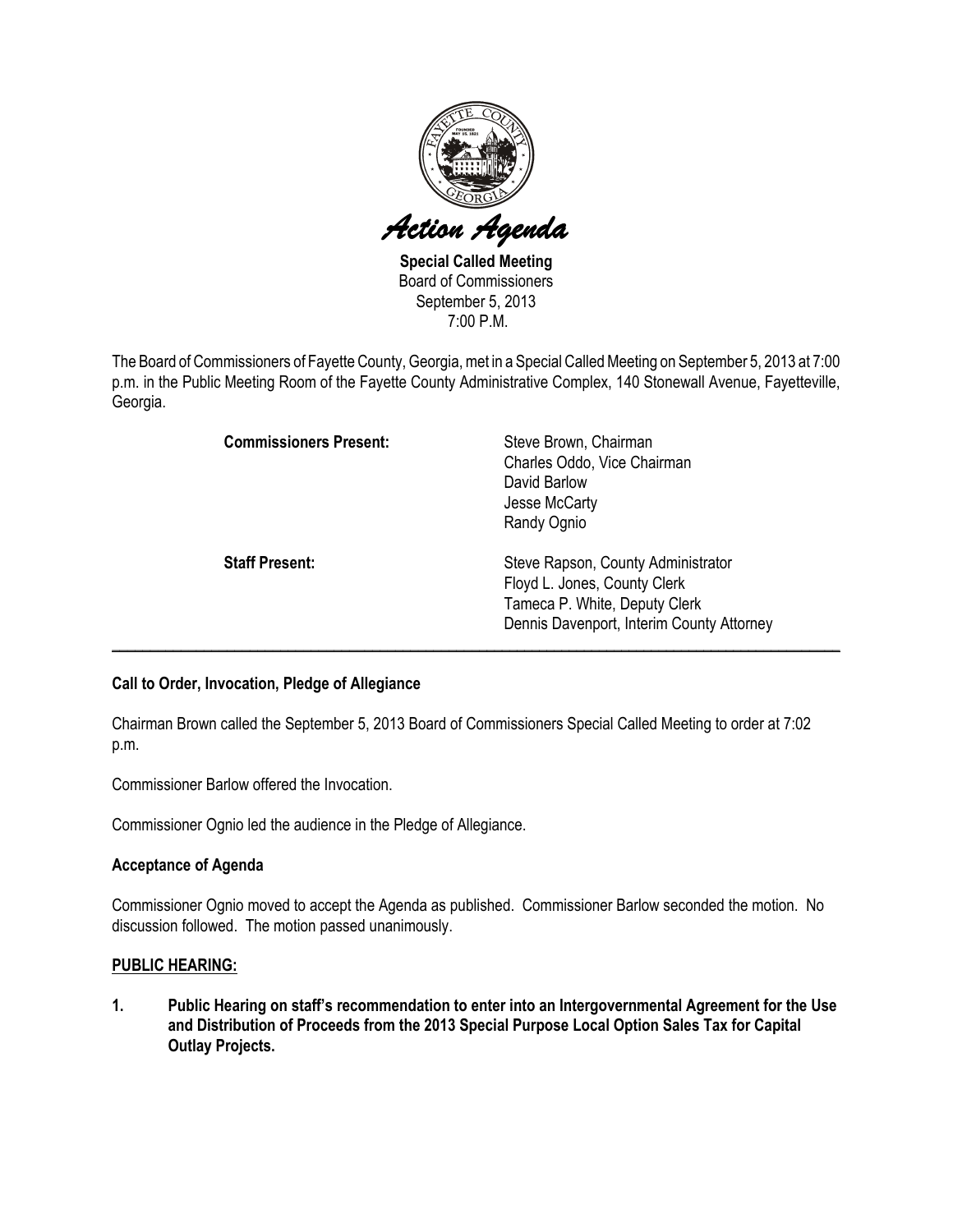County Administrator Steve Rapson told the Board that the proposed Intergovernmental Agreement determines the process of how funds are allocated between Fayette County and its municipalities. He said the majority of the municipalities have approved the Intergovernmental Agreement, with Peachtree City being the only remaining municipality to approve the agreement. He told the Board that once the agreement is signed, then Peachtree City will need to sign it before the SPLOST process could move forward.

No one spoke in favor of or in opposition to this request.

Commissioner Oddo moved to accept the item as listed, to enter into an Intergovernmental Agreement for the Use and Distribution of Proceeds from the 2013 Special Purpose Local Option Sales Tax for Capital Outlay Projects. Commissioner Ognio seconded the motion. No discussion followed. The motion passed unanimously.

## 2. Public Hearing of Resolution 2013-18 calling for the imposition of a Special Purpose Local Option Sales Tax within the Special District Encompassing Fayette County, to promote public health, safety and welfare, and for other purposes.

Chairman Brown mentioned that for both Agenda items that there is documentation that was put on the dais, and he mentioned that the information was late being put onto the website. He told everyone that anyone who wanted copies of the material could obtain it from the County Clerk. He said for the first agenda item that the Board had a copy of the Intergovernmental Agreement and its accompanying Agenda Request Form. He added that for the second Agenda item, the Board was provided with an Agenda Request Form as well as several lists from the municipalities listing each and all their projects.

Chairman Brown pointed out that Peachtree City has communicated that it may have to come back and add a project or they may have to remove a project and replace it with another project. He said the city is working on issues related to Highway 54 West, and they think those issues may be of more importance than some of the projects they currently have on the list. He acknowledged that there may be a chance that the County would have to revisit this information in the event Peachtree City brings something back. He said the time for this initiative is limited since information needs to be provided to the State of Georgia by a set time. He further mentioned that the cities have verified the lists that the County has and that the Board will be voting on.

Chairman Brown gave a brief recap of how the county arrived at the position of considering a SPLOST by providing a PowerPoint presentation before he opened the floor for public comments.

Dennis Chase: Mr. Chase read the following statement into the record:

I've been coming to this podium since 1994, commenting on a variety of project proposals. Each time, I evaluated both the plan, visited the site, provided Commissioner comments or recommendations to protect or reduce environmental impacts. Sometimes the results are positive, other times not so much. For the last three and a half years, I've been trying to obtain such a plan from Fayette County that supports these 181 projects; no such plan exists. Since I cannot evaluate the impacts, I cannot support voting for a SPLOST to pay for this list. I do not pay for anything with a blank check, and I believe that is what you will be asking the taxpayers to do come November. Also, I object to raising more taxes than we need to pay for the proposed list. The extra five million dollars given to the cities should be considered an insult. This looks very much like purchasing support from the cities, and might even look like buying votes. Managers of the cities, and especially their